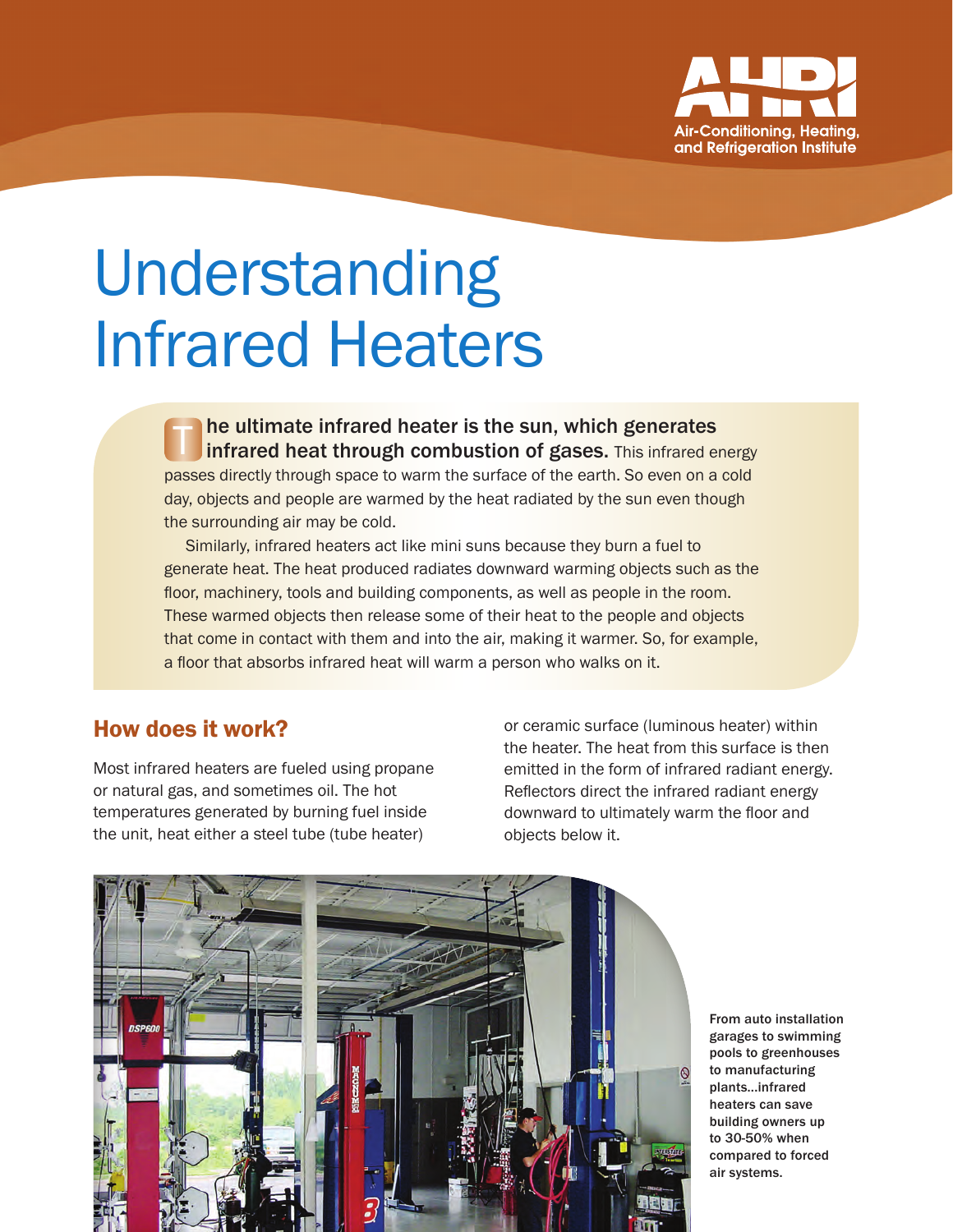# Types of Infrared Heaters

#### Low-Intensity Tube Heaters

Sometimes referred to as positive/negative pressure heaters, tube heaters, radiant tube heaters, or tube brooders.

➤ Hot exhaust gases travel through the inside of the tube resulting in tube surface temperatures up to 1100°F, which is considered lowintensity.



- ▶ Generally these heaters are vented and have the capability to use fresh air for combustion.
- ► Low intensity tube heaters are a popular choice for total building heat.

#### Patio Heaters

Sometimes referred to as suspended, radiant, mushroom style, freestanding, or floor-mounted patio heaters.

- ▶ Ceramic or stainless steel radiant emitters.
- ▶ Designed to heat a concentrated outdoor area.
- ▶ Permanent or portable products that may be deck mounted or suspended.



#### High-Intensity Ceramic Heaters

Sometimes referred to as luminous heaters, radiant ceramic heaters, or plaque heaters.

➤ Combustion takes place on a ceramic tile surface with surface temperatures of approximately 1800°F. Higher temperatures produced by this equipment means they must have a higher clearance to combustibles.

▶ Direct-fired operation releases products of combustion into a properly ventilated heated space.



- ▶ Often used in high air change applications.
- ➤ Affords great flexibility for total building heating, area heating, or spot heating applications.

#### Construction Heaters

Sometimes referred to as spot heaters, portable construction heaters and tank top heaters.

Heat turns a ceramic or stainless steel emitter red hot.

- ➤ Used in spot heat applications and/or as warm up stations.
- ➤ While commonly used in outdoor applications, units may also be used in industrial applications or temporarily used inside buildings under construction or repair. At no time shall



construction heaters be used in residential applications.

## **Maintenance**

Infrared heaters are durable and can be easily maintained and cleaned. Since these heaters are used seasonally and often in industrial or commercial spaces that might produce dust and debris, regular maintenance by an experienced service professional is essential to the equipment's safe use and reliability. Like all gas burning products, infrared heaters have installation, operation and service procedures that must be followed to help ensure safety and reliable performance.

Visit the Infrared Heater Safety Council website at www.irsafetycouncil.org to download a safety and maintenance checklist.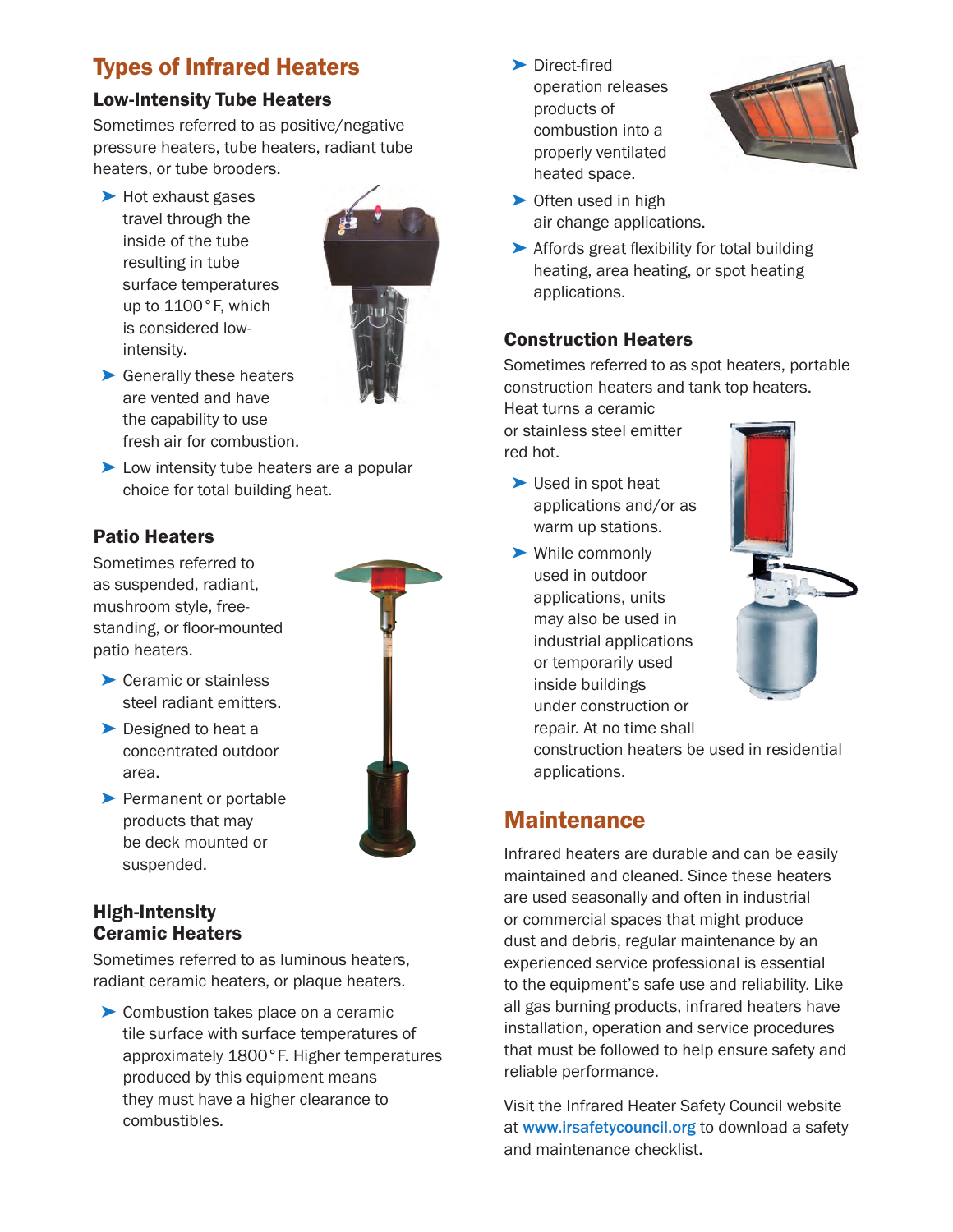### Infrared Heater Efficiency

The American Society of Heating, Refrigerating, and Air-Conditioning Engineers has found infrared heaters can reduce the required heat needed to maintain a comfortable temperature in a building (heat load), by at least 15 percent.

These heaters can achieve these savings by

where doors are opened and closed often, like a loading dock. In these types of spaces, the warm air in the space will quickly escape to the outside, but a radiant heater will continue to provide comfort heating. The reason is that the floor absorbs and stores the radiant heat directed down from a heater above, and loses little of it when a door is opened.

|                                       | <b>Applications</b>           |                        |                        |                               |
|---------------------------------------|-------------------------------|------------------------|------------------------|-------------------------------|
| <b>Infrared Heater Type</b>           | Total<br><b>Building Heat</b> | Zone<br><b>Heating</b> | Area<br><b>Heating</b> | <b>Spot</b><br><b>Heating</b> |
| Low Intensity Tube Heaters            |                               |                        |                        |                               |
| <b>High Intensity Ceramic Heaters</b> |                               |                        |                        |                               |
| <b>Patio Heaters</b>                  |                               |                        |                        |                               |
| <b>Construction Heaters</b>           |                               |                        |                        |                               |

providing focused warmth where it is needed most, which helps to reduce the need to warm the air in the entire space.

Infrared heaters warm objects, machinery and people in its path, which in turn reradiates the

*"*

absorbed warmth to provide a comfortable environment. This "spot heating" quality makes this equipment an energy-efficient heating option, particularly in situations where the air in a space does not need to be warmed or would be inefficient to warm. For example, in a large warehouse, an infrared heater can efficiently provide comfortable warmth to workers concentrated in an area, when it would be inefficient to heat the air in an entire building.

Radiant heaters can also work efficiently to heat areas *...infrared heaters can reduce the required heat needed to maintain a comfortable temperature in a building (heat load), by at least 15 percent.1*

*— ASHRAE HVAC Systems & Equipment Handbook* /<br>//stems<br>ndbook

## Whole-Building Heat

A whole building also can be efficiently warmed by low intensity infrared heat, but the heating system must be designed effectively, properly installed, used and maintained. A common

> mistake made is to install one large infrared heater to warm a space, which is neither effective nor efficient.

> One large heater can create an intensive hot zone, which can have the unintended consequence of drawing the cold air from other areas of the building causing individuals under the infrared heater to feel intense heat from above, but a cold draft below making for an uncomfortable situation. A more effective design practice is to develop a balanced system that uses two or more burners

> > continued ➤

<sup>&</sup>lt;sup>1</sup> 2008 ASHRAE® HANDBOOK: Heating, Ventilating, and Air-Conditioning SYSTEMS AND EQUIPMENT, Inch-Pound Edition, Chapter 15, pg. 15.1, "Energy Conservation," 2008, American Society of Heating, Refrigerating, and Air-Conditioning Engineers, Inc., 1791 Tullie Circle N.E., Atlanta, GA 30329, U.S.A.

Full [ | Buckley and Seel (1987) compared energy savings of infrared heating with those of other types of heating systems. Recognizing the reduced fuel requirement for these applications, Buckley and Seel (1988) noted that is desirable for manufacturers of radiant heaters to recommend installation of equipment with a rated output that is 80 to 85% of the heat loss calculated by methods described in Chapters 29 and 30 of the *2005 ASHRAE Handbook—Fundamental.*